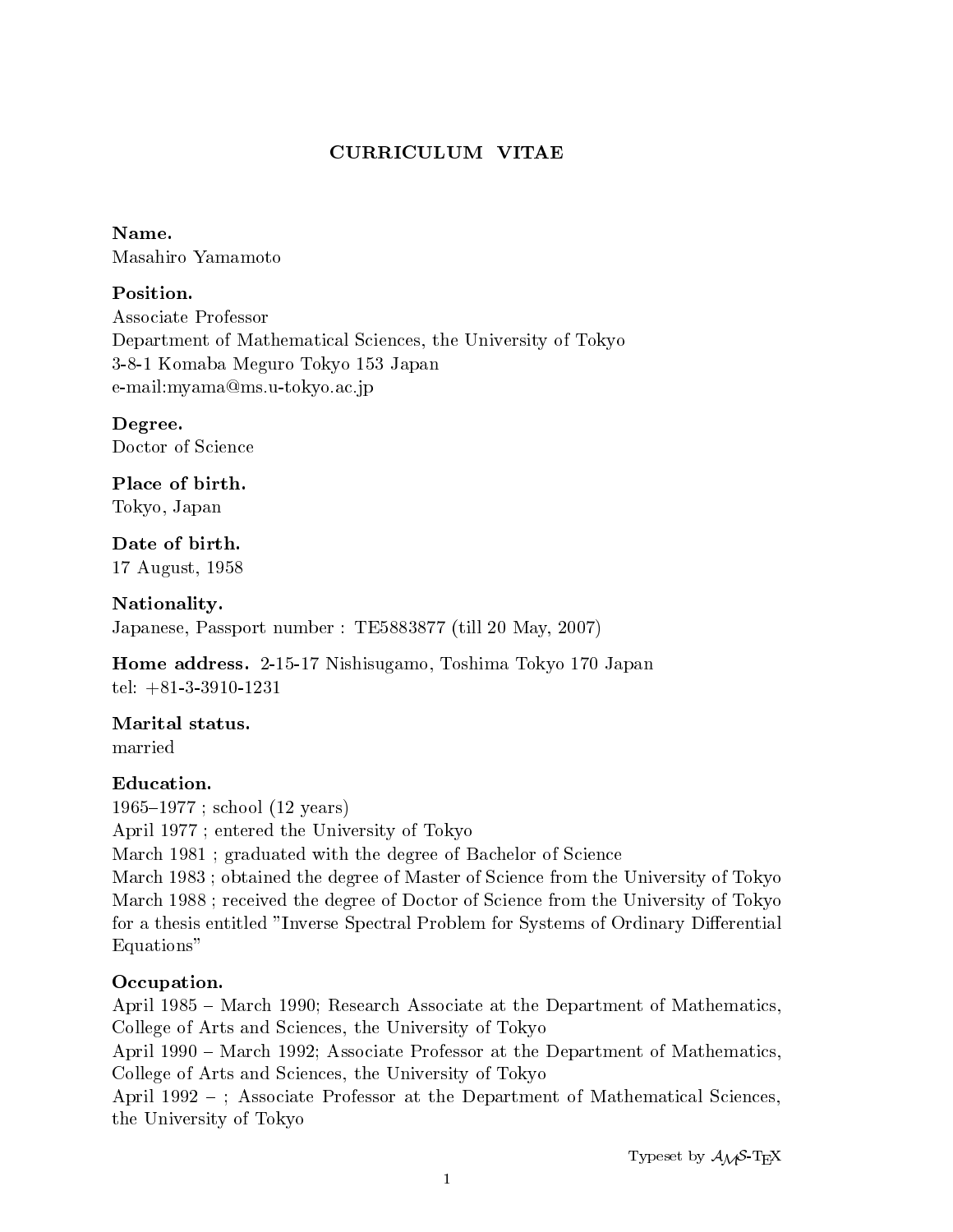#### Membership in editorial boards.

Journal of Inverse and Ill-posed Problems

Computer Mathematics and its Applications (the Hellenic Mathematical Society) Inverse Problems

Bulletin of the Japan Society for Industrial and Applied Mathematics Bulletin of the Mathematical Society of Japan

Applicable Analysis

#### List of publications (except publications in Japanese).

- (1) Observability, controllabilty, and feedback stabilizabilty for evolution equations, I., Japan Journal of Applied Mathematics 2 (1985), 211-228 (with T. Suzuki)
- (2) Observability, controllabilty, and feedback stabilizabilty for evolution equations, II., Japan Journal of Applied Mathematics 2 (1985), 309-327 (with T. Suzuki)
- (3) Observability, controllabilty, and feedback stabilizabilty for evolution equations, III., Japan Journal of Applied Mathematics 4 (1987), 185-203 (with T. Suzuki)
- (4) On the stabilization of evolution equations by feedback with time-delay; an operator theoretical approach, J. of the Faculty of Science, The University of Tokyo 34 (1987), 165-191
- (5) Identiability, observability, controllability and pole assignability for evolution equations: a unied approach, Preprint No. 87-15, Depertment of Mathematics, College of Arts and Sciences, The University of Tokyo, 1987 (with S. Nakagiri)
- (6) Identiability of linear retarded systems in Banch spaces, Funkcial. Ekvac. 31 (1988), 315-329 (with S. Nakagiri)
- (7) Inverse spectral problem for systems of ordinary differential equations of first order, I., J. of the Faculty of Science, The University of Tokyo, 35 (1988), 519-546
- (8) Continuous dependence problem in an inverse spectral problem for systems of ordinary differential equations of first order, Scientific Papers of the College of Arts and Sciences, The University of Tokyo, 38 (1988), 69-130
- (9) Inverse spectral problem for systems of ordinary differential equations of first order, II., Preprint No. 88-02, Depertment of Mathematics, College of Arts and Sciences, The University of Tokyo, 1988
- (10) On isolated spectrum points of linear operators: multiplicities and degenerate perturbations, Preprint No. 88-09, Depertment of Mathematics, College of Arts and Sciences, The University of Tokyo, 1988 (with S. Nakagiri)
- (11) Controllability and observability of linear retarded systems in Banach spaces, International Journal of Control 49 (1989), 1489-1504 (with S. Nakagiri)
- (12) Identification problem for partial differential equations, Funkcial. Ekvac. 32 (1989), 483-505 (with S. Nakagiri)
- (13) Spectral mode controllability, observability and identiability for isolated spectrum points, Kobe J. Math.  $6$  (1989), 93-116 (with S. Nakagiri and G.D. Lee)
- (14) Admissible controllability for linear time-delay systems in Banach spacesa problem in game theory, Scientic Papers of the College of Arts and Sciences, The University of Tokyo, 39 (1989), 45-55 (with S. Nakagiri and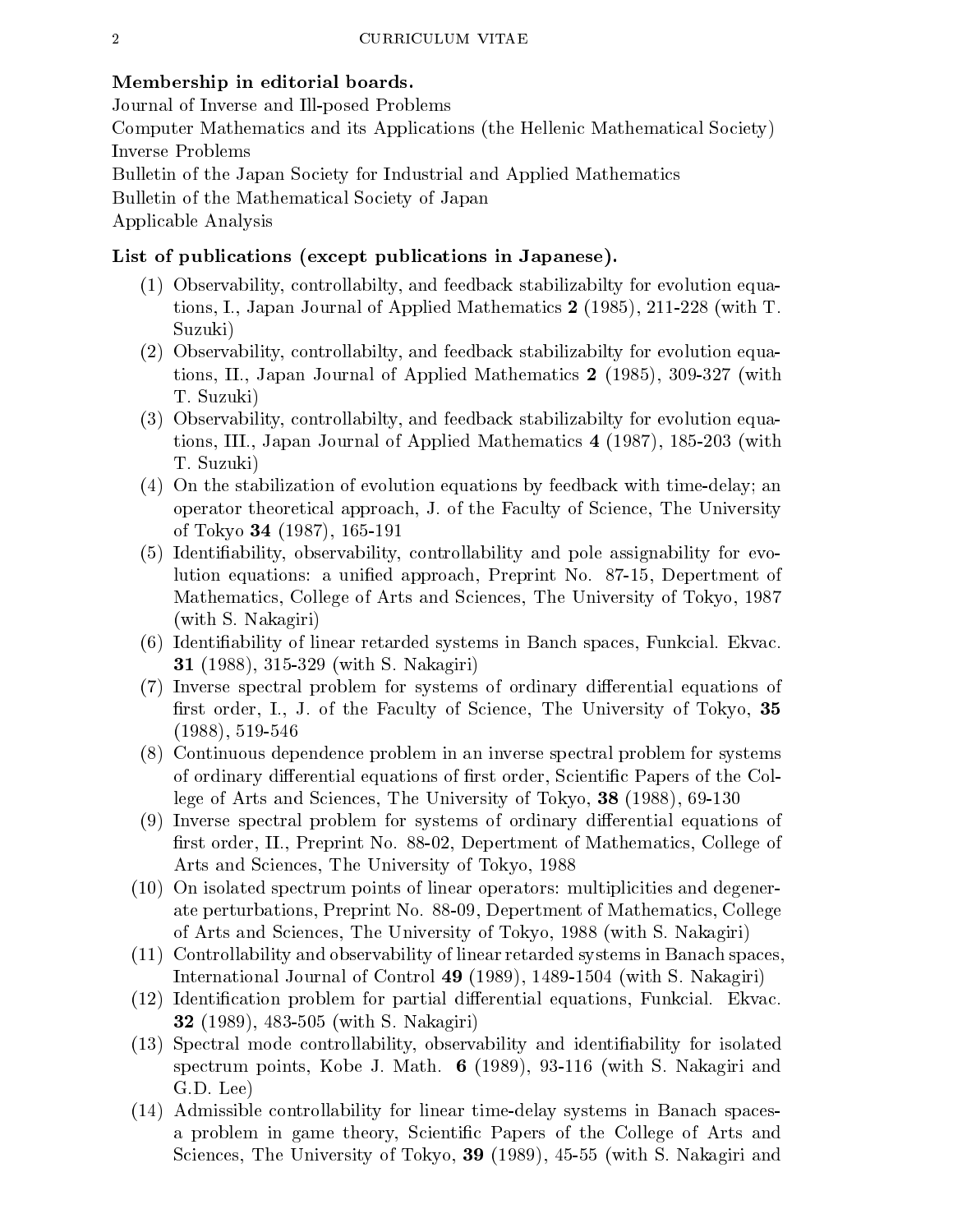J.Y. Park)

- (15) Inverse eigenvalue problem for a vibrating of a string with viscous drag, J. Math. Anal. Appl. 152(1990), 20-34
- (16) Controllability for parabolic equations with uniformly bounded nonlinear terms, J. Optim. Theory Appl. 66 (1990), 515-532 (with J.Y. Park)
- $(17)$  Max-min controllability of delay-differential games in Banach spaces, Kobe J. Math. 7 (1990), 147-165 (with S. Nakagiri and J.Y. Park)
- (18) On the well-posedness and the stiffness of feedback systems, Preprint No. 90-02, Depertment of Mathematics, College of Arts and Sciences, The University of Tokyo, 1990
- (19) Feedback stabilization for nondissipative hyperbolic equations, International Series of Numerical Mathematics, 100(1991), 379-389, Birkhauser Verlag
- (20) Determination of discontinuity from eigenvalues, Preprint No. 91-01, Depertment of Mathematics, College of Arts and Sciences, The University of Tokyo, 1991
- $(21)$  Determination of contant parameters in diffusion equations: uniqueness and continuous dependence, Preprint No. 91-07, Depertment of Mathematics, College of Arts and Sciences, The University of Tokyo, 1991 (with S. Nakagiri)
- (22) Determination of constant parameters in some semilinear parabolic equations, the Proceedings of Ill-posed Problems in Natural Sciences (eds:A.N.Tikhonov), 439-445, 1992, VSP International Science Publisher
- (23) An algorithm for a heat control problem, Control-theory and Advanced Technology 8 (1992), 707-720 (with M. Kobayashi)
- (24) Conditional stability in determination of force terms of heat equations in a rectangle, Mathl. Comput. Modelling 18(1993),79-88
- (25) Generic uniqueness and stability in some inverse parabolic problem, Lecture Notes in Physics, Springer Verlag, Vol.422(1993), 49-54 (with K.-H. Hoffmann)
- (26) Identiability of operators for evolution equations in Banach spaces with an application to transport equations, J. of Math. Anal. Appl.186(1994), 161-181 (with S. Nakagiri)
- (27) Well-posedness of an inverse hyperbolic problem by the Hilbert Uniqueness Method, J. Inverse and Ill-posed Problems, 2 (1994), 349-368
- (28) Conditional stability in determination of densities of heat sources in a bounded domain, International Series of Numerical Mathematics, 118(1994), 359-370, Birkhauser Verlag
- $(29)$  Uniqueness and stable determination of forcing terms in linear partial differential equations with overspecified boundary data, Inverse Problems 10(1994), 1253-1276 (with H.W. Engl and O. Scherzer)
- (30) Stability and regularization in an inverse source hyperbolic problem: degenerate case, Journal of the Hellenic Mathematical Society: Computer Mathematics and Applications 1 (1994), 41-48
- (31) Exact controllability method and multidimensional linear inverse problems, Preprint No. 94-72, Department of Mathematical Sciences, The University of Tokyo, 1994 (to appear in "Recent Trends of Inverse and Ill-posed Problems", edited by Y. Iso and M. Yamamoto), VSP, Utrecht, 1996
- (32) Stability, reconstruction formula and regularization for an inverse source hyperbolic problem by a control method, Inverse Problems 11 (1995), 481-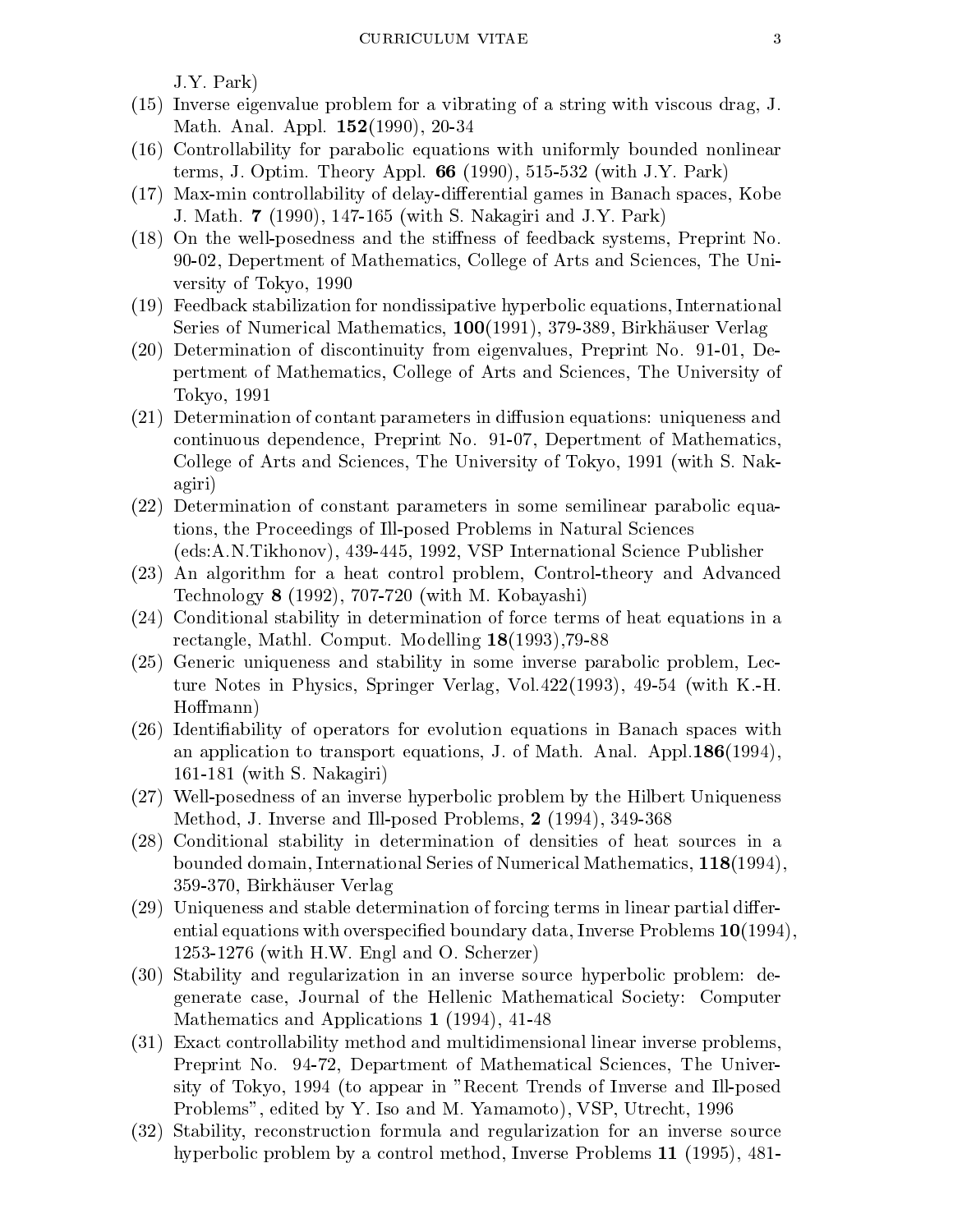- (33) Unique identification of coefficient matrices, time delays and initial functions of functional differential equations, J. Mathematical Systems, Estimation, and Control 5 (1995), 323-344 (with S. Nakagiri)
- $(34)$  Applications de la contrôlabilité exacte à quelques problèmes inverses hyperboliques, C. R. Acad. Sci. Paris Sér.I Math. **320** (1995), 1171-1176 (with J.-P. Puel)
- (35) Application of the Hilbert Uniqueness Method to inverse source problems : stability and regularization, Z. angew. Math. Mech. 75 (1995), 515-516
- (36) Application of exact controllability to some inverse problems for the wave equations, Control of Partial Differential Equations and Applications (edited by E. Casas), 241-249, Marcel-Dekker, Inc., 1995 (with J.-P. Puel)
- (37) Uniqueness, stability and regularization in nding force terms of a wave equation by interior observations, Publications of the HoChiMinh City Mathematical Society 2 (1995), 208-217
- (38) On regularized inversion of Abel integral operators, Publications of the HoChiMinh City Mathematical Society 3 (1995), 162-182 (with R. Goren
o)
- (39) Unique continuation and identication of boundary of an elastic body, Journal of Inverse and Ill-posed Problems 3 (1995) 417-428 (with D.D. Ang and D.D. Trong)
- (40) Identication of forces in vibrating plates by pointwise and line observations - uniqueness and stability, Proceedings of the Design Engineering Technical Conferences, DE-Vol.84-3, The American Society of Mechanical Engineers, Book No. H1000C, 973-978, 1995
- (41) Smoothing property in multidimensional inverse hyperbolic problems: applications to uniqueness and stability, Journal of Inverse and Ill-posed Problems 4 (1996) 283-296 (with J.-P.Puel)
- (42) Determination of forces in vibrations of beams and plates by pointwise and line observations, Journal of Inverse and Ill-posed Problems 4 (1996) 437- 457
- (43) Generic well-posedness of an inverse parabolic problem Holder-space approach, Inverse Problems 12 (1996), 195-205 (with M. Choulli)
- $(44)$  Generic well-posedness of a linear inverse parabolic problem with diffusion parameters, Prépublications de l'Équipe de Mathématiques de Besançon, No. 96/04, 1996 (with M. Choulli)
- (45) On the determination of point sources by boundary observations: uniqueness, stability and reconstruction, Preprint No. 252, Weierstraß-Institut für Angewandte Analysis und Stochastik, Berlin, 1996 (with G. Bruckner)
- (46) Well-posedness of multidimensional hyperbolic inverse problem: a prospect, Preprint No. 96-29, Department of Mathematical Sciences, The University of Tokyo, 1996
- (47) The Gel'fand-Levitan theory for a stationary system: uniqueness and reconstruction formula, Preprint No. 96-31, Department of Mathematical Sciences, The University of Tokyo, 1996
- (48) On a global estimate in a linear inverse hyperbolic problem, Inverse Problems 12 (1996), 995-1002 (with J.-P. Puel)
- (49) On ill-posedness and a Tikhonov regularization for a multidimensional inverse hyperbolic problem, Journal of Mathematics of Kyoto University, 36 (1996) 825-856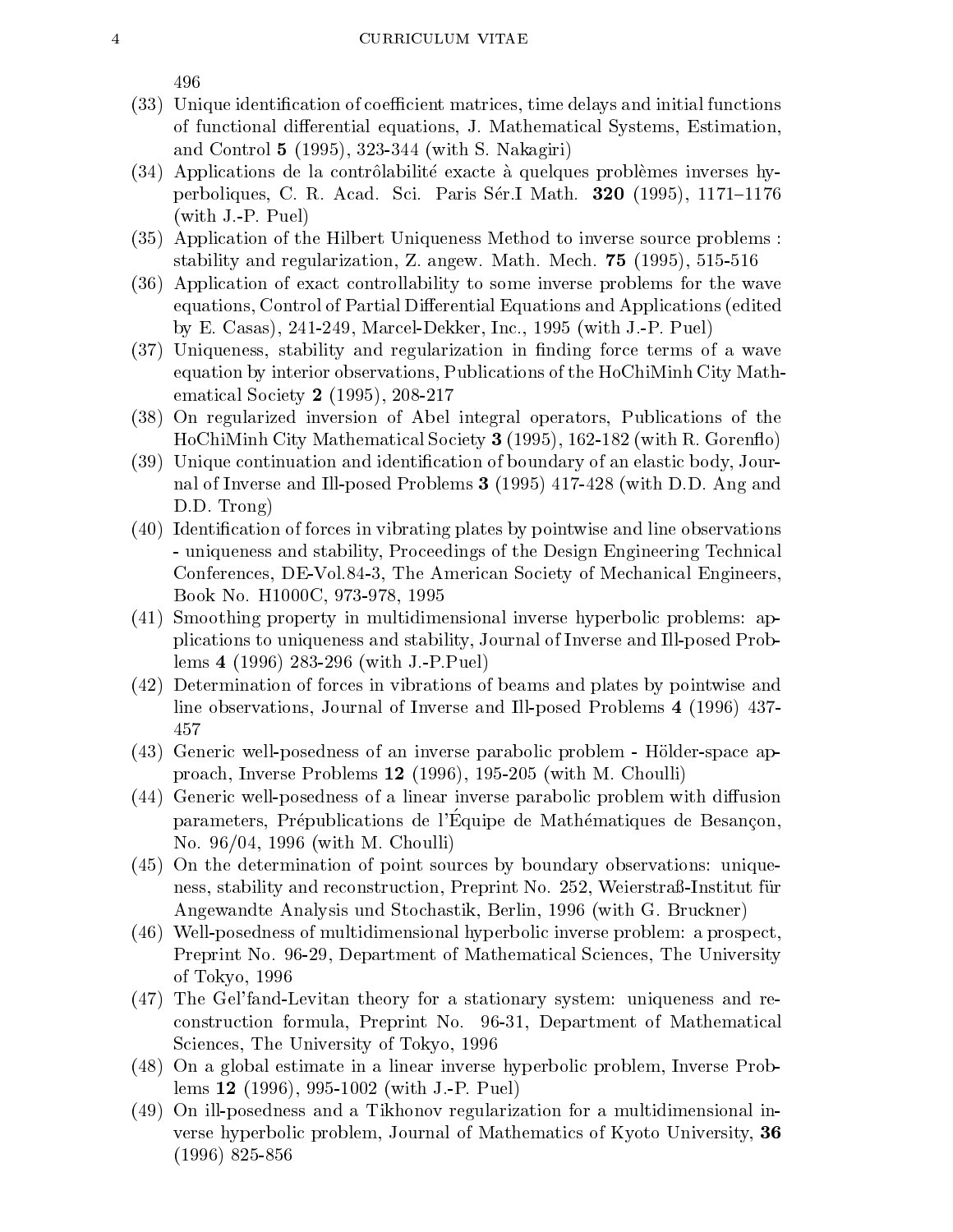- (50) Exact internal observability and controllability for the wave equation with a lower order term, in the Proceedings of Nonlinear Functional Analysis and Applications, 2 (1997), 1-11 (with J.-P. Puel)
- (51) Generic well-posedness in a multidimensional hyperbolic inverse problem, Journal of Inverse and Ill-posed Problems 5 (1997) 55-83 (with J.-P. Puel)
- (52) General theorems on the exact controllability of conservative systems, Int. J. of Control 67 (1997) 371-379 (with Q. Zhou)
- (53) Stability of Lipschitz type in determination of initial heat distribution, Journal of Inequalities and Applications 1 (1997), 73-83 (with S. Saitoh)
- (54) An inverse parabolic problem with non-zero initial condition, Inverse Problems 13 (1997), 19-27 (with M. Choulli)
- (55) A mathematical aspect of inverse problems for non-stationary Maxwell's equations, Int. J. of Applied Electromagnetics and Mechanics 9 (1997), 1-22
- (56) On uniqueness in multidimensional hyperbolic inverse problems: less regular case, Preprint No. 97-1, Department of Mathematical Sciences, The University of Tokyo, 1997
- (57) On the regularization of linear Abel-type integral equations of first kind with Hölder-continuous kernels, Preprint Series A27/97, Freie Universität Berlin, 1997 (with R. Gorenflo and A. Iskenderov).
- (58) Conditional stabilizing estimation for first kind integral equation with analytic kernel, to appear in Journal of Integral Equations and Applications (with J. Cheng)
- (59) Unique continuation for a stationary isotropic Lame system with variable coefficients, Commun. in Partial Differential Equations 23 (1998), 371-385 (with D.D. Ang, M. Ikehata, D.D. Trong)
- (60) Unique continuation on a line for harmonic equations, Inverser Problems 14 (1998), 869–882 (with J. Cheng).
- (61) Identifying a spatial body force in linear elastodynamics via traction measurements, SIAM J. Control and Optim.  $36$  (1998), 1190–1206 (with M. Grasselli)
- $(62)$  Local estimation for an integral equation of first kind with analytic kernel J. of Inverse and Ill-posed Problems, 6 (1998),  $115{-}126$  (with S. Prößdorf and J. Cheng).
- (63) Lipschitz stability in inverse parabolic problems by the Carleman estimate, Inverse Problems  $14(1998)$ , 1229-1245 (with O. Imanuvilov).
- (64) Stability in line unique continuation of harmonic functions: general dimensions, J. of Inverse and Ill-posed Problems,  $6(1998)$ , 319–326 (with J. Cheng and Y.C. Hon).
- (65) On an inverse problem of determining source terms in Maxwell's equations with a single measurement, in "Inverse Problems, Tomography, and Image Processing" edited by A.G. Ramm, Plenum Press, New York, 1998, pp.241– 256.
- (66) Uniqueness in inverse problems for the isotropic Lame system, J. Math. Anal. Univ. Tokyo. 5 (1998), 627-692. (with M. Ikehata and G. Nakamura).
- (67) The inverse problem for systems of Maxwell equations, J. of Inverse and Ill-posed Problems. 6 (1998), 563-570.
- (68) Uniqueness and stability for an inverse problem of determining a part of